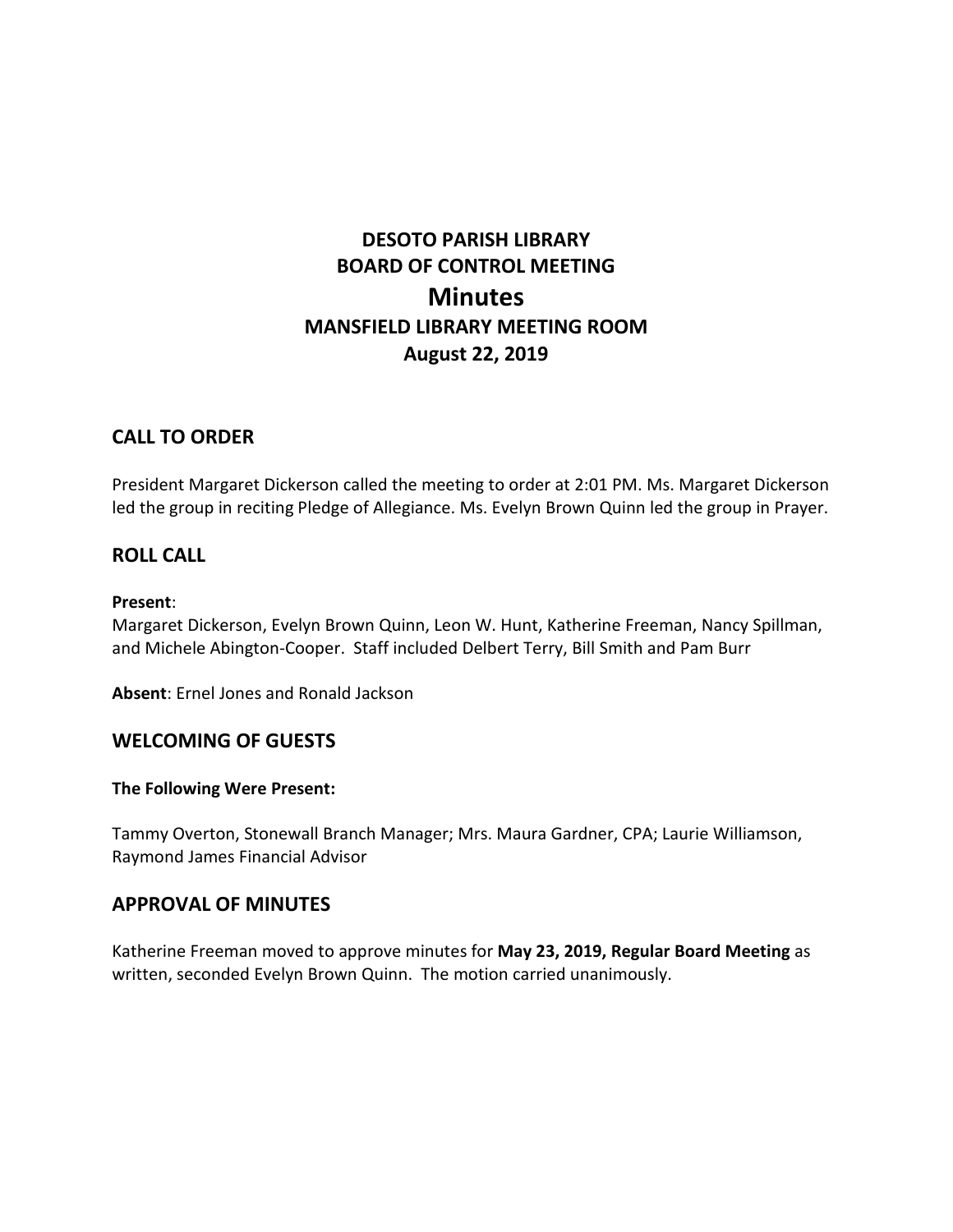# **REPORT OF FINANCES**

#### **1. Consider Approval of Expenditures from May 11, 2019 – August 16, 2019**

Leon W. Hunt moved to approve expenditures, seconded by Nancy Spillman. Motion carried.

#### **2. Financial Update**

No action taken.

# **UNFINISHED BUSINESS**

# **NEW BUSINESS**

**1. Laurie Williamson, Raymond James Financial Advisor**

No action taken.

#### **2. 2018 Audit Presentation from Dees and Gardner**

No action taken.

# **3. Recommends authorizing change of Third-Party Plan Administrator from Legend to PenServ for the voluntary deferred retirement plant. (401A/457)**

Motion made by Katherine Freeman, seconded by Leon W. Hunt. Motion passed.

#### **4. Strategic Plan/Technology Progress Update**

No action taken.

#### **5. Consider Approval of Policy: Video Surveillance**

Motion made by Leon W. Hunt, seconded by Evelyn Brown Quinn. Motion passed.

#### **6. Consider Approval of Policy: 3D Printing**

Motion made by Katherine Freeman. Second by Nancy Spillman. Motion passed.